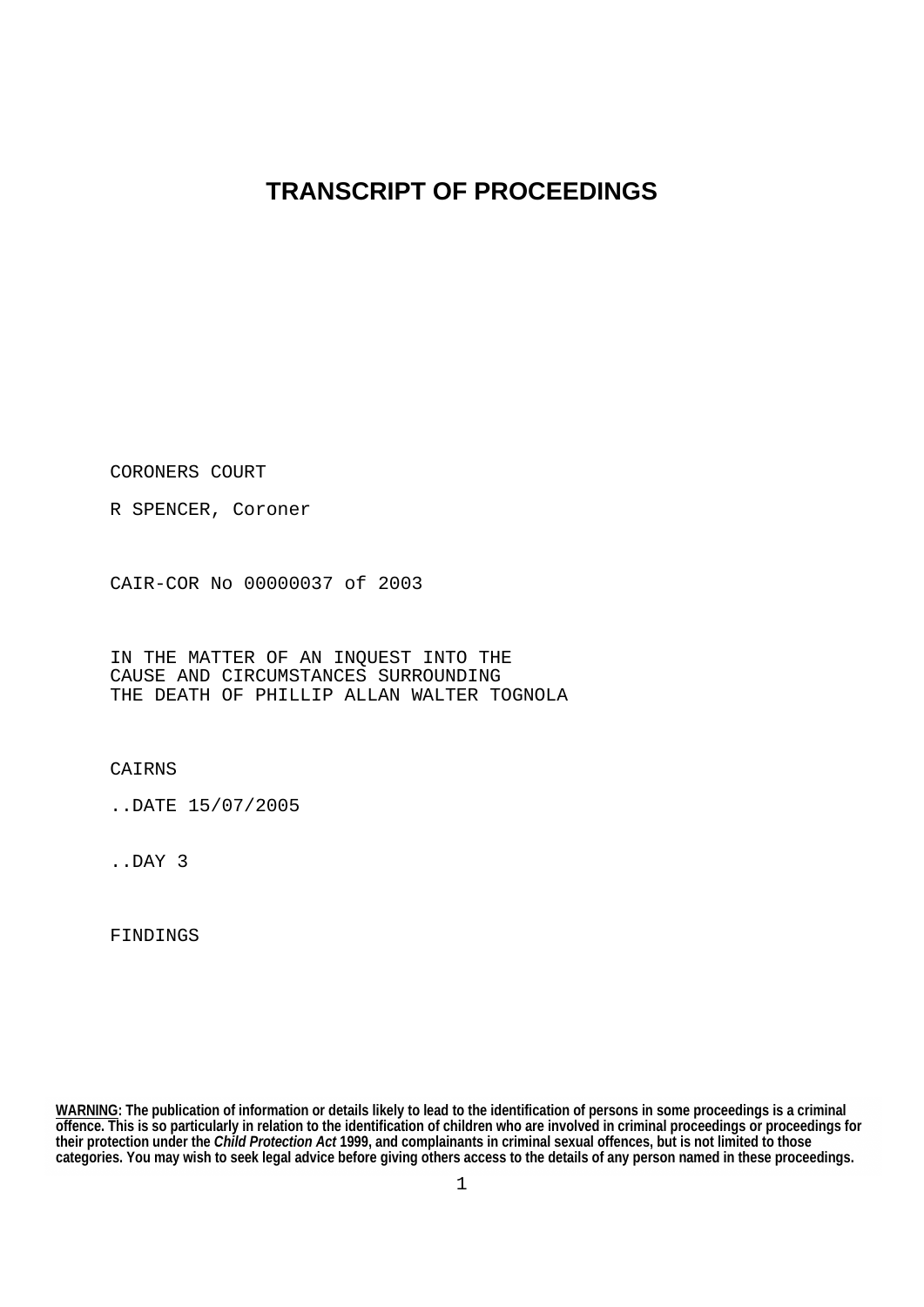15072005 D.3 T1-3/MCN M/T CAIR 04/340 (Spencer, Coroner) CORONER: This morning has been set aside for the delivery of my findings in relation to the cause and circumstances of the death of Phillip Allan Walter Tognola and I will now deliver my findings.

An inquest having been held into the death of Phillip Alan Walter Tognola over a two day period, being the 28th and the 29th of October 2004, it is now incumbent upon me, pursuant to the provisions of the Coroners Act 1958, to deliver my findings in open Court and accordingly I do so.

The purpose of any inquest under the Act is limited to establishing, as far as practicable:

(1) the fact that a person has died;

(2) the identity of that person;

(3) when, where and how the death occurred; and

 (4) whether any person should be charged with any offence referred to in section 24 of the Act.

**50** Throughout the inquest I have been mindful, amongst other things, of the observations of his Honour Mr Justice Toohey in Ennetts v McCann [1965] Australian Law Journal Report in which he followed the words of Lord Lane as follows:

> 2 FINDINGS **60**

**30**

**40**

**1**

**10**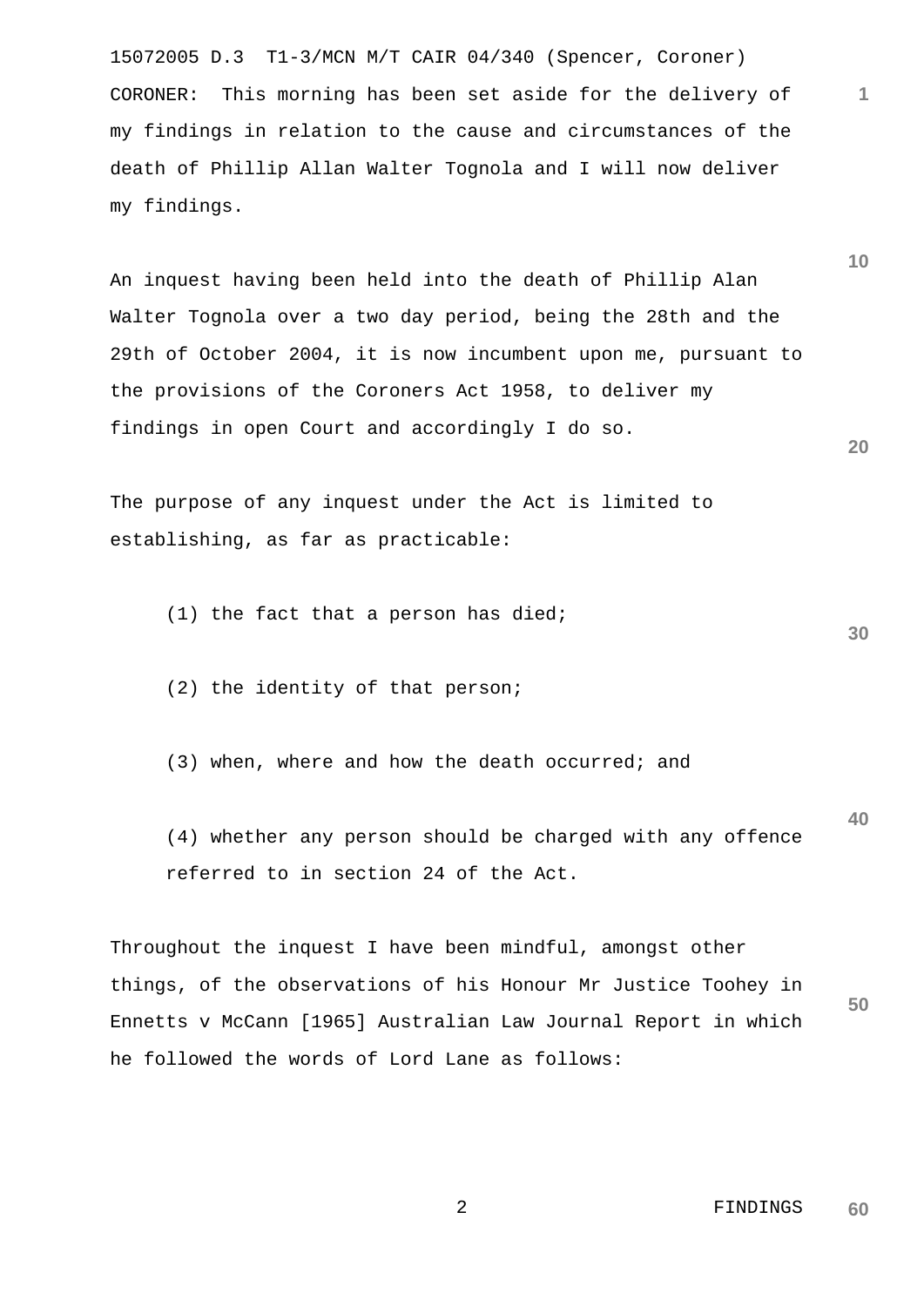"It should not be forgotten that an inquest is a fact finding exercise and not a method of apportioning guilt. The procedure and rules of evidence which are suitable for one are not suitable for another. In an inquest it should never be forgotten that there are no parties, there is no indictment, there is no prosecution, there is no defence, there is no trial; simply an attempt to establish fact. It is an inquisitorial process, a process of investigation, unlike a trial. Although a coronial inquiry is not a judicial proceedings in the traditional sense, the rules of natural justice and procedural fairness are applicable, the content of such rules to be applied, depending on the particular facts of the case in question."

In making my findings I am not permitted under the provisions of the Act to express any opinion on any matter outside the scope of this inquest, except in the form of a rider or recommendations. And I should also make it clear that any findings that I do make are not to be framed in any way which may determine or influence any question or issue of liability in any other place, or which might suggest that any person should be found guilty or otherwise of any proceeding. I should say at this stage that I am satisfied on the whole of the evidence before me that there is no evidence upon which any person should be committed for trial on any of the charges referred to in section 24 of the Act.

**10**

**1**

**20**

**30**

**40**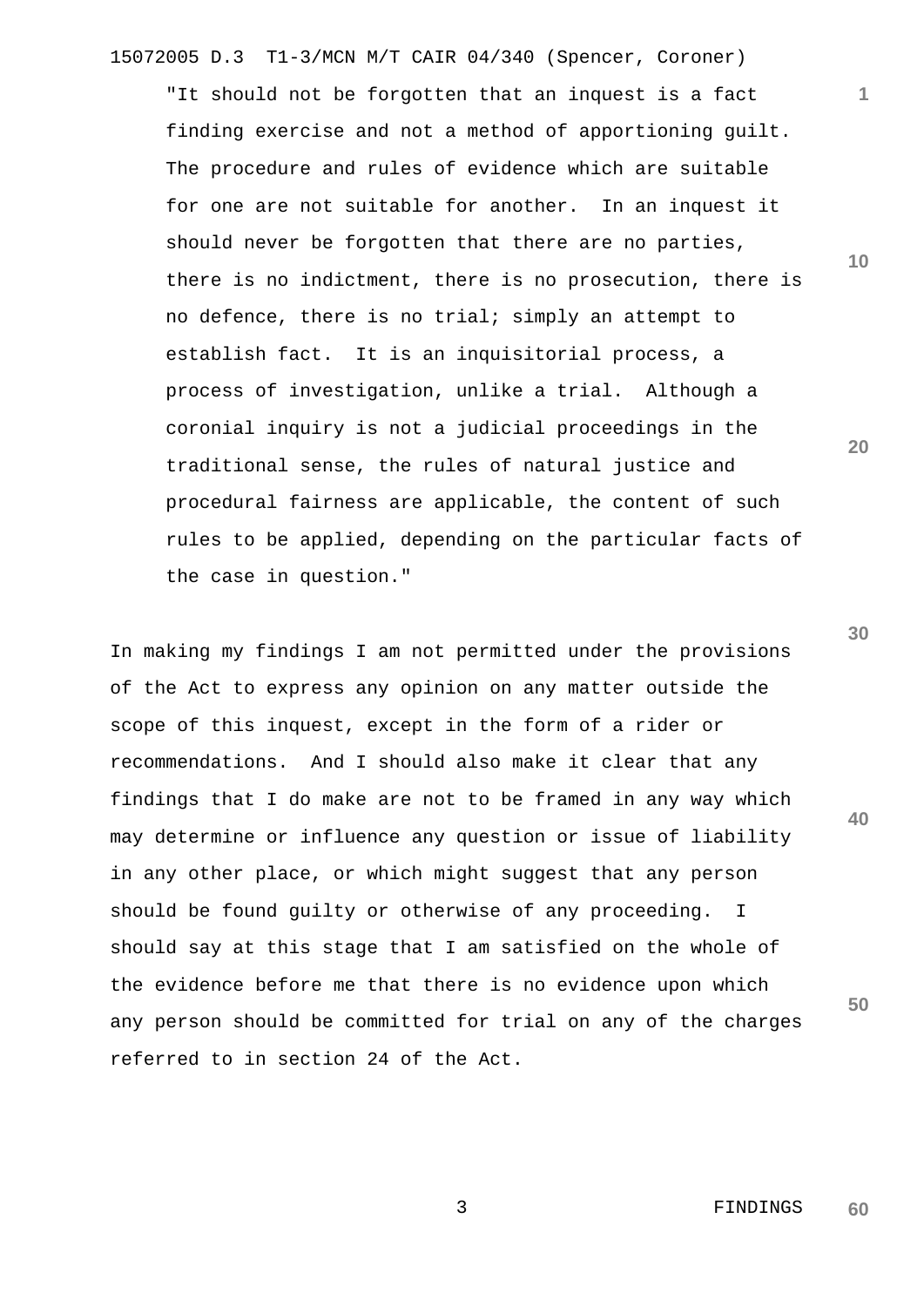15072005 D.3 T1-3/MCN M/T CAIR 04/340 (Spencer, Coroner) I would like to express my personal sympathy and condolences, as well as those of the Court, to Phillip's parents, Keith and Erica Tognola, as well as other members of Phillip's family, at their sad loss. I have no doubt that appearing at this inquest was a difficult, painful and confronting experience. The issues canvassed in this inquest are incredibly emotive and tragic.

I would also like to thank Sergeant Michelle Dodds, who investigated this matter. Her investigation was as thorough an investigation as possible. She left no stone unturned, no possible evidence was left unexplored and all significant and relevant witnesses, including experts, gave evidence. Together with my assistant, Mr Tate, evidence and other most crucial information was gathered and placed before the inquest to enable me to be absolutely confident that findings could be definitive and recommendations hopefully far reaching.

**40** One direction hearing was held in this matter on the 24th of June 2004. A total of 46 exhibits were received into evidence and ten witnesses were examined over the two days of the inquest.

The incident giving rise to this inquest occurred on the 19th of April 2003 at 6 Maina Street, Woree, Cairns; Phillip Tognola lived at 4 Maina Street, Woree with his parents. The residence at 6 Maina Street, Woree is situated on the southern side of Maina Street. The property was purchased by Con and

**10**

**1**

**30**

**50**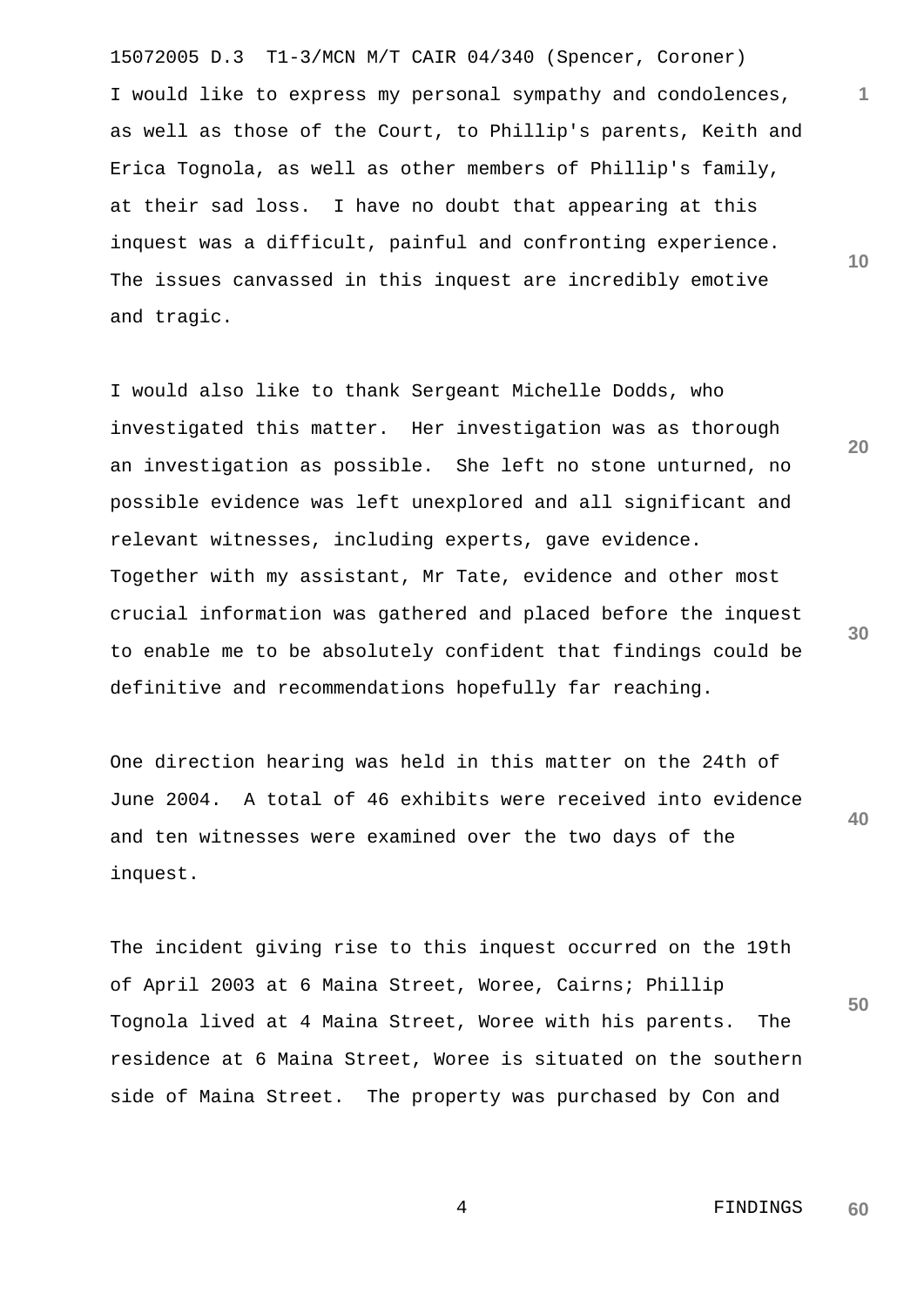15072005 D.3 T1-3/MCN M/T CAIR 04/340 (Spencer, Coroner) Minca Coronis in approximately October 2002. This residence is a bessa block home and has an inground pool at the rear of the property. The pool had no separate pool fence other than the premises boundary fences and gates. Access to the pool was via sliding doors from the dwelling-house. There was no self-closing mechanisms or self-locking mechanisms. An 1800 millimetre high timber paling fence was constructed on both side property boundaries and at the rear property boundary. The side fences end in line with the front of the dwelling. Double gates from the dwelling to the fence on the right-hand side close at the carport. These gates were lockable but not self-closing nor self-latching.

A Cairns City Council report (Exhibit 33) indicated that a fence, which had previously separated the dwelling residence from the swimming pool, had been removed. Direct access from the dwelling to the pool could be gained through the rear doors of the dwelling. Further, access could also be gained by the left-hand side of the yard. Three openings in the concrete block wall allowed access into the yard. The external staircase adjacent to this wall, which leads to the second story of the house, also allowed access through the stair gaps. The evidence was that when Mr and Mrs Coronis purchased the property. The prior owners had placed metal stakes behind the decorative openings of the concrete block wall to the left-hand side of the dwelling apparently to stop access through the openings into the rear of the pool area.

**10**

**1**

**20**

**30**

**40**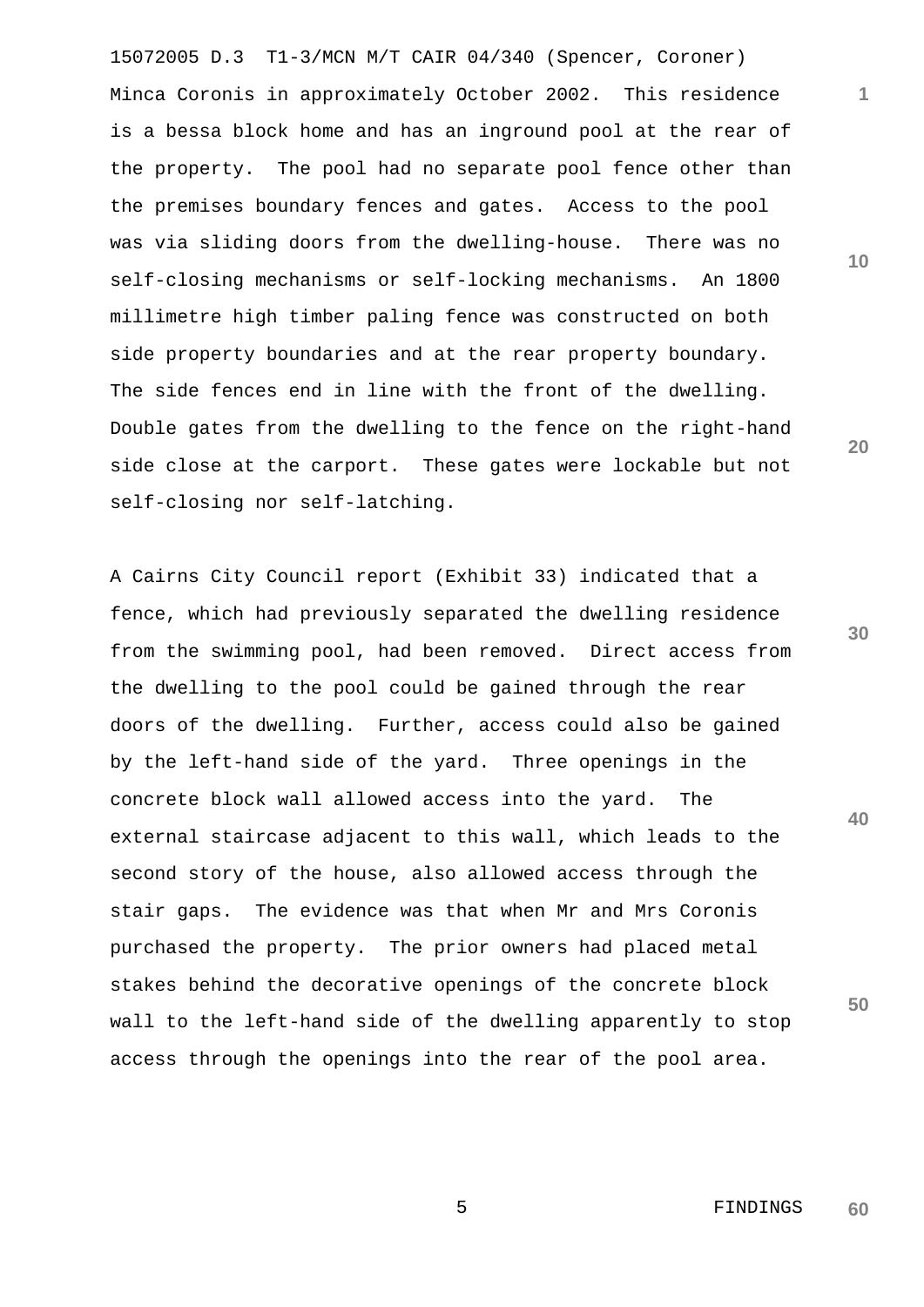15072005 D.3 T1-3/MCN M/T CAIR 04/340 (Spencer, Coroner) Some three weeks prior to the incident, the pool pump on the swimming pool at 6 Maina Street broke down. A large amount of water was subsequently pumped into 4 Maina Street.

Mr Tognola, in his statement, stated that he got his 14 year old stepdaughter to go to the concrete fence and climb through the gap in the wall to allow her to get into the rear of the yard to open the carport gates. This allowed entry into the yard and turn the pump off. At about 2.40 p.m. on the 19th of April 2003, the deceased child was playing in the back patio area while Mr and Mrs Tognola were with a computer salesperson, Mr John Bleakley, inside the residence. Upon Mr Bleakley's departure at about 3.15 p.m., Mr Tognola called out to locate the children and ran upstairs to check the bedrooms. He immediately ran straight back down yelling the words, "Phillip's floating face down in the next-door pool." He immediately ran next-door and tried to get through the gates. He climbed over the lattice work adjacent to the boundary fence.

The residence of the premises, which is approximately two houses from the Tognola residence, Mr Neil McAlloon, was requested by a number of girls next-door for a pair of bolt cutters as they needed to cut the gate of the house next to the Tognola's. Mr McAlloon, who had some First Aid certificates, went to the residence and jumped over the fence where the deceased child and Mr Tognola were. He attempted CPR, after clearing the deceased's airways by putting his fingers down the deceased's throat and then turning him on his

**10**

**1**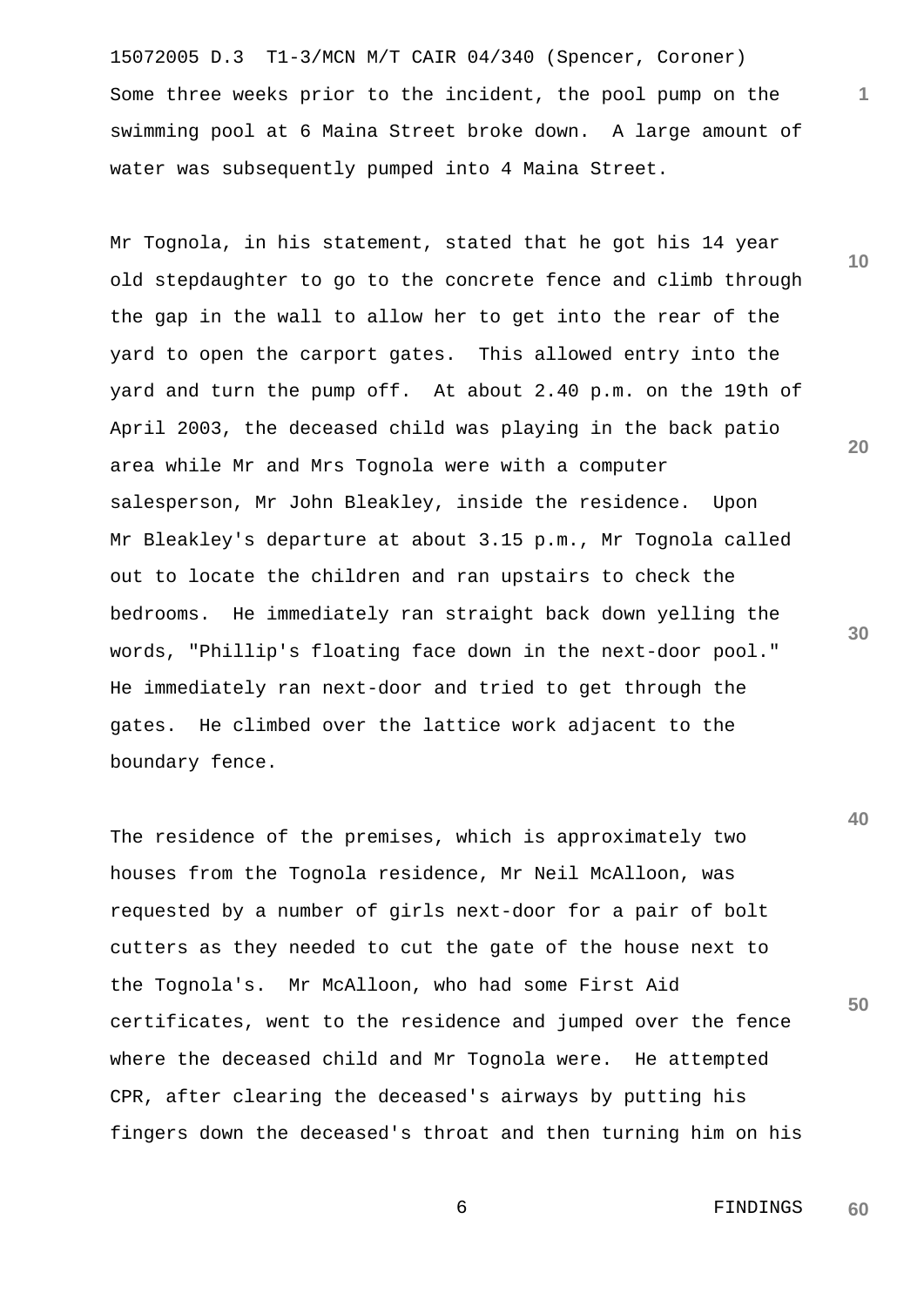15072005 D.3 T1-3/MCN M/T CAIR 04/340 (Spencer, Coroner) side. He then passed the deceased over the fence to Mr Tognola, who was on the street side of the residence, waiting for the ambulance.

Queensland Ambulance Intensive Care paramedics Lara Darby and Peter Schnell arrived at 3.26 p.m. and, after a brief conversation with Mr Tognola, commenced CPR. A monitor was set up to monitor cardiac activity; no cardiac activity was detected. First response treatment was continued and Ms Darby administered adrenalin, but the deceased displayed no vital signs. The deceased was then transported to the Cairns Base Hospital.

A postmortem examination was conducted on the 23rd of April 2003 by Dr Maxwell Stewart. The autopsy report is produced to the inquest as Exhibit 4. The doctor expressed the opinion that the medical cause of death was drowning due to or as a consequence of fresh water immersion.

**40 50** Kerry Maggs, a senior building officer with the Cairns City Council, in his report (Exhibit 33) said that the pool fence was approved on the 7th of July 1983 and finished on the 6th of December 1994. His inspection on the 23rd of April 2003 found the pool fence that had been previously approved had been replaced and that the new fence did not comply with division 4, part 5, section 62 of the Standard Building Regulations in that there was direct house access and access to the public through a lattice panel at the left-hand side of the dwelling. He said the premises required:

**20**

**1**

**10**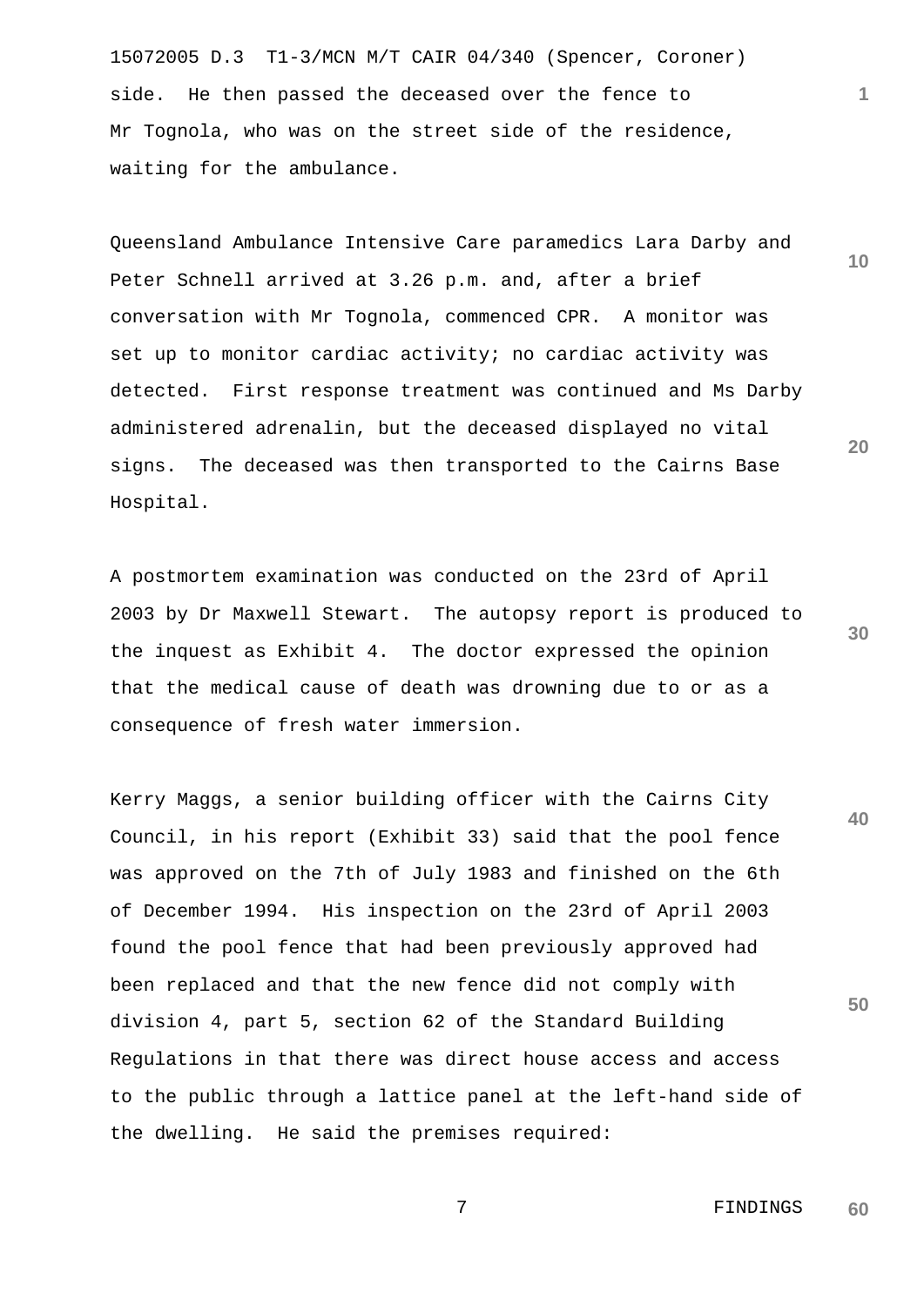(a) a pool fence to be constructed between the dwelling and the pool from the side boundary to the side boundary, incorporating a self-closing or self-latching gate opening away from the pool area, to give access;

 (b) the double gates in the back right-hand corner needed to be made to open outwards away from the swimming pool and be self-closing and self-latching;

 (c) the timber pickets in the fence had been damaged or had come loose; needed to be repaired.

Dr Robert Pitt, a qualified paediatrician and specialist in Emergency Medicine attached to the Mater Hospital, gave very detailed and sobering evidence of the dangers of swimming pools. In summary he said:

 (a) In Australia, the number of home swimming pools is high.

**50** (b) Over the past 10 years the Queensland Injuries Surveillance Unit, of which he has been a director since its incorporation in 1988, in their injury bulletins, has shown a reduction in toddler drownings is possible and that swimming pool fencing is said to be the most effective life saver.

**30**

**40**

**1**

**10**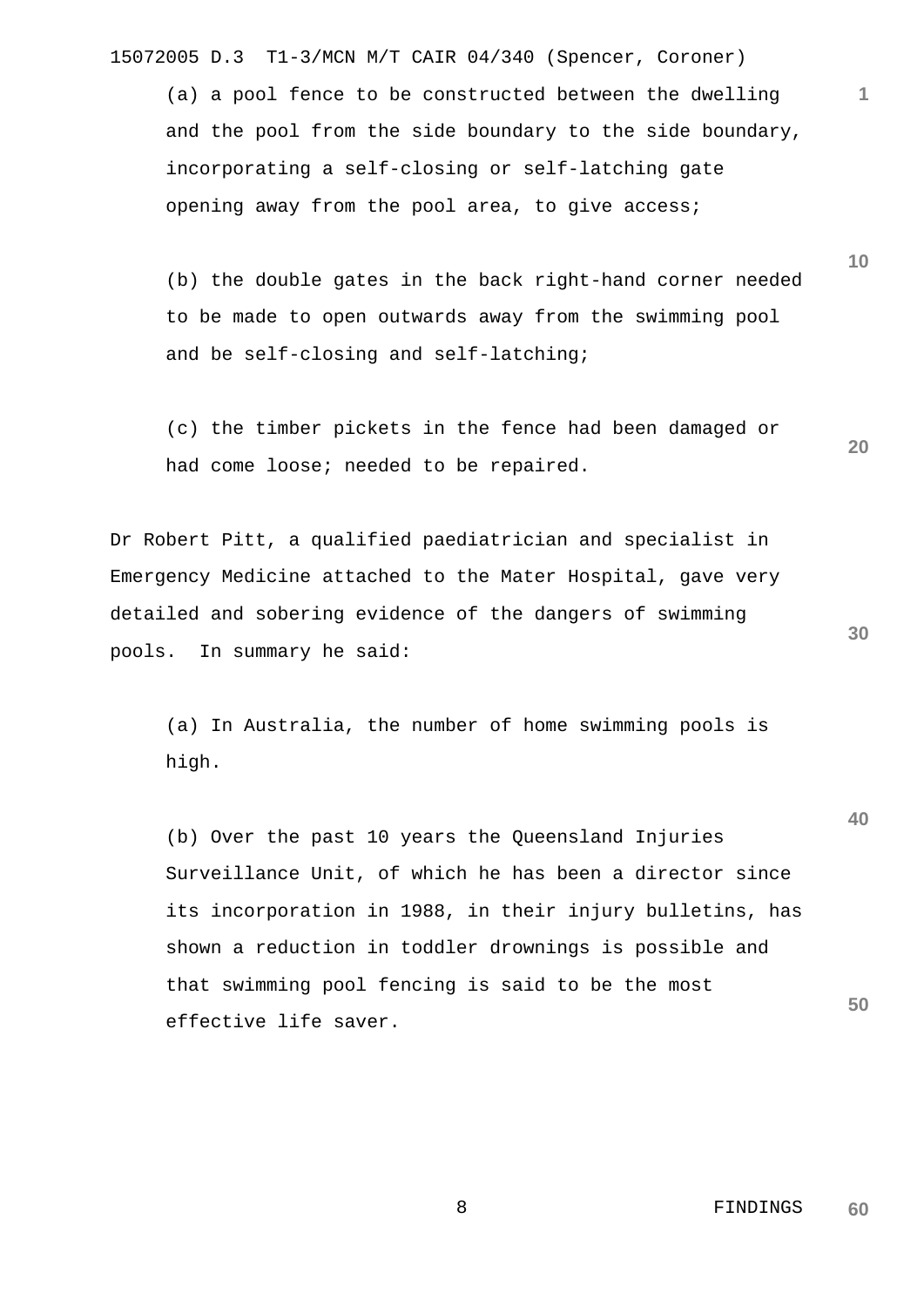(c) In 1991 there was an estimated 13,200 swimming pools and spas; in 2002, the office of Economic and Statistical Research established that approximately 310,000 homes in Queensland had outdoor swimming pools or spas.

 (d) Child drownings in Australia account for one quarter of all pediatric injury deaths and is the most common cause of traumatic death for children aged 1 to 4; and approximately all drownings involving children under the age of 5 occurred in residential swimming pools.

 (e) Between 1992 and 2001, 73 children aged under five died as a result of drowning in residential swimming pools; it is also estimated that for every child taken to hospital emergency departments there are ten near misses.

 (f) Of the 73 deaths, 21 percent drowned because the swimming pool was not fenced; 46 because they gained access through the fence, that is, the gate was defective in some form; 13 percent gained access through defective house doors; and in 4 percent the method of access was unclear.

**50** (g) The Brisbane City Council instituted a Splash Program about two years ago, which involved employing a staff of 12 at an annual cost of about \$790,000 to carry out inspections and issue on the spot fines; an estimated \$300,000 was recouped through on the spot fines.

> 9 FINDINGS **60**

**30**

**40**

**20**

**10**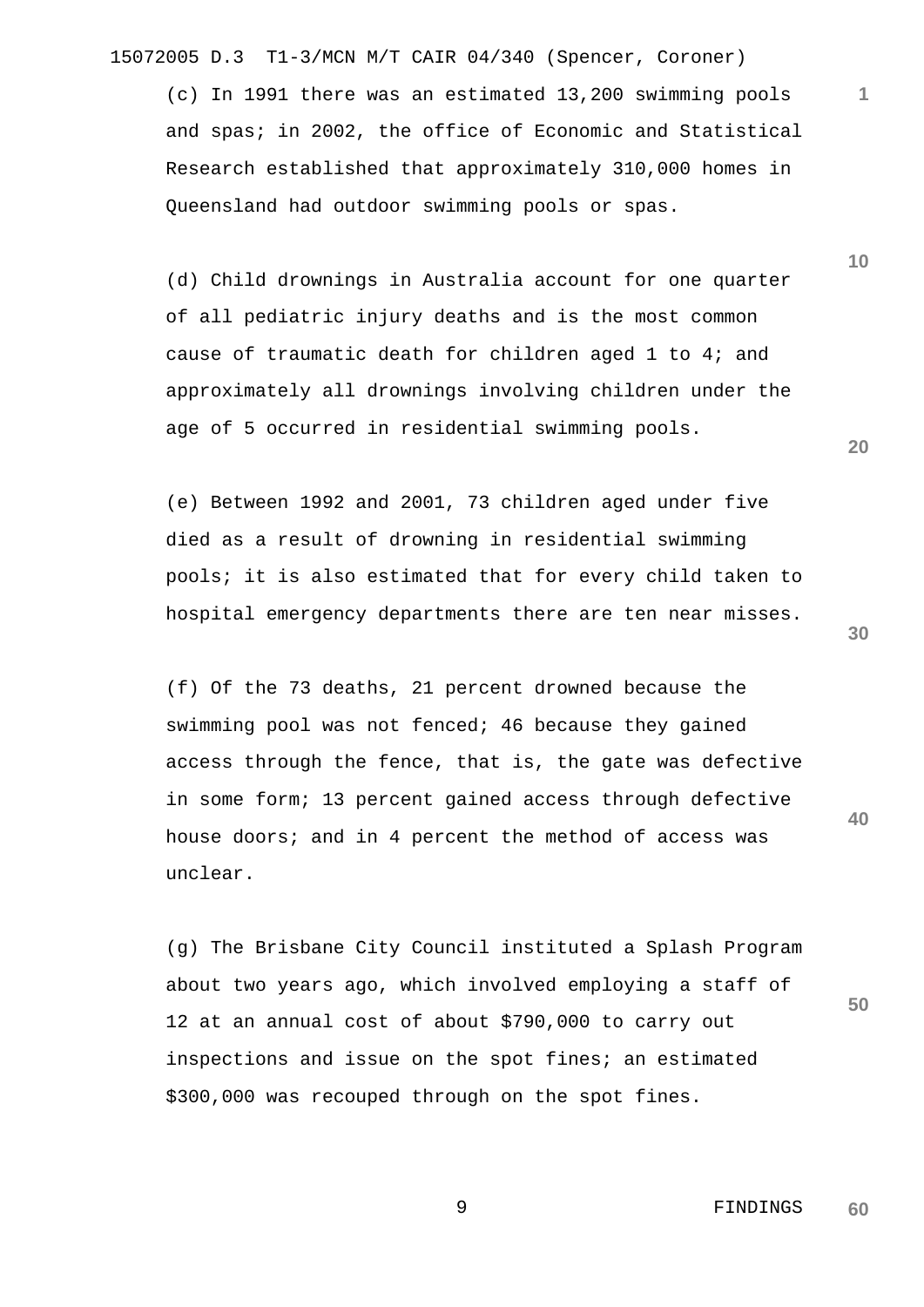15072005 D.3 T1-3/MCN M/T CAIR 04/340 (Spencer, Coroner) The evidence of Mr Tabulo, the general manager of City Development, an arm of the Cairns City Council, was:

 (1) That from an audit of the Cairns City Council records it is established that there are 9,136 swimming pools under the Cairns City Council area.

 (2) In this year's operational plan, the building services area undertook to do an audit of pool fences by December 2004.

 (3) That the council and building services area wears two hats, that is:

- (a) actual development and assessments conducted by council officers and private certifiers; and
- (b) direct compliance checks or regulatory checks when requested to do so by owners or by way of complaint.

 (4) The Cairns City Council has no system of random inspections, although the issue has arisen for consideration; and contact was made with other local authorities about their procedures on this point.

 (5) No prosecutions have ever been taken by the Cairns City Council against noncompliant fence owners.

**20**

**30**

**1**

**10**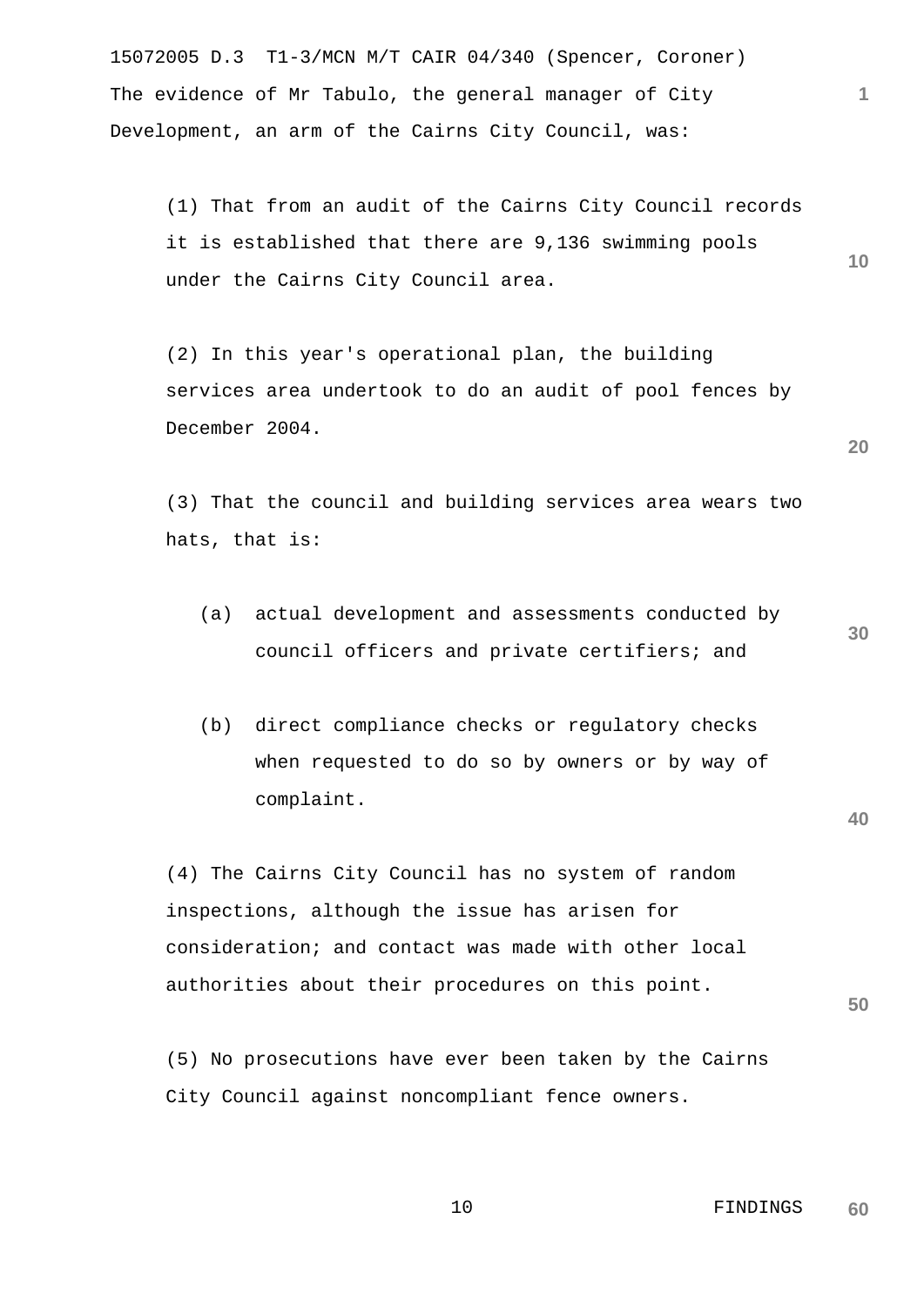(6) That the documents issued by the Department of Local Government and Planning do not clearly set out who is the enforcing authority in respect of swimming pool legislation.

 (7) That one of the major impediments to enforcement of requirements associated with swimming pools is the right of the council officers to access private property.

 (8) That the estimate of 40 to 50 percent of pools being noncompliant was fairly accurate.

The principal advisor with the Department of Local Government and Planning, Sport and Recreation, Mr Peter O'Rourke, outlined the interaction between the State Government responsibility to produce legislation and the power of local governments to override State legislation, provided local laws are more stringent than those of the State legislation. He further explored the department's view on the interaction between local authorities and private certifiers.

David Farmer, the Chief Executive of the Cairns City Council, after detailing the council's records system, said no complaint had been made to the council about the pool at 4 Maina Street prior to the incident, the subject of this inquest. He admitted that council records may be deficient regarding pools built pre1980 and those built illegally, that is those built without a certificate of compliance. He then

**50**

**40**

**1**

**10**

**20**

**30**

 11 FINDINGS **60**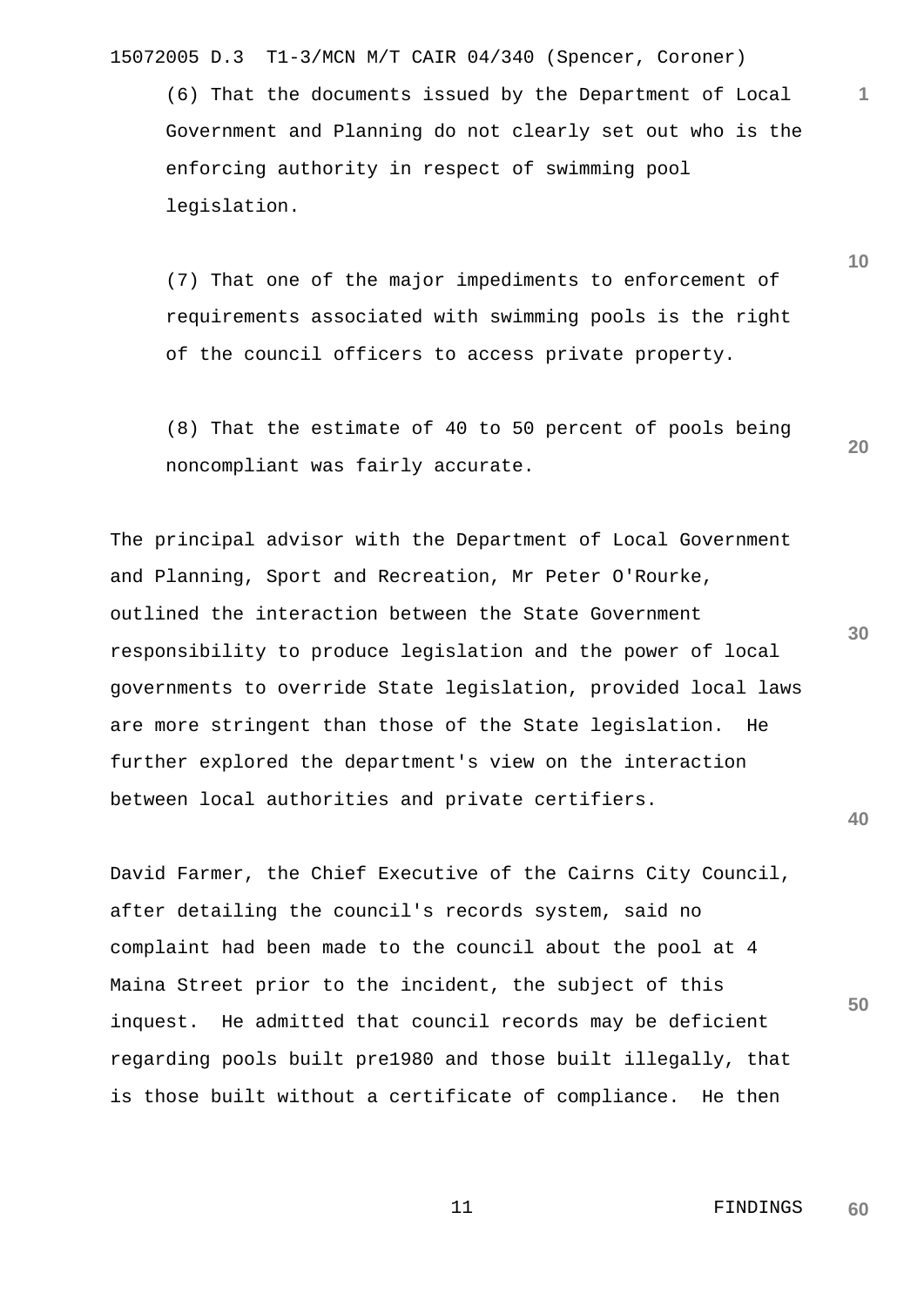15072005 D.3 T1-3/MCN M/T CAIR 04/340 (Spencer, Coroner) dealt with random inspection programs, which had been talked about during the course of the inquest, and that which he has had some experience with. He told the inquest:

(a) That they were expensive.

(b) That they were disruptive.

 (c) The councils could not agree or implement them without Government legislation.

 (d) The legislation primarily gives the primary responsibility regarding fences and pools to the owner of the pool; and the State or Government intervention involves what he termed "a significant leap in public policy".

**40** (e) He says that a random inspection regime would be difficult to implement, but at a practical level and at a political level, because of what I call the invasion of privacy type issues.

In relation to the council's lack of prosecution he said it was largely historical. He agreed with the following proposals:

**50**

**1**

**10**

**20**

**30**

 (1) Legislation giving local authority powers to have serious defects immediately attended to.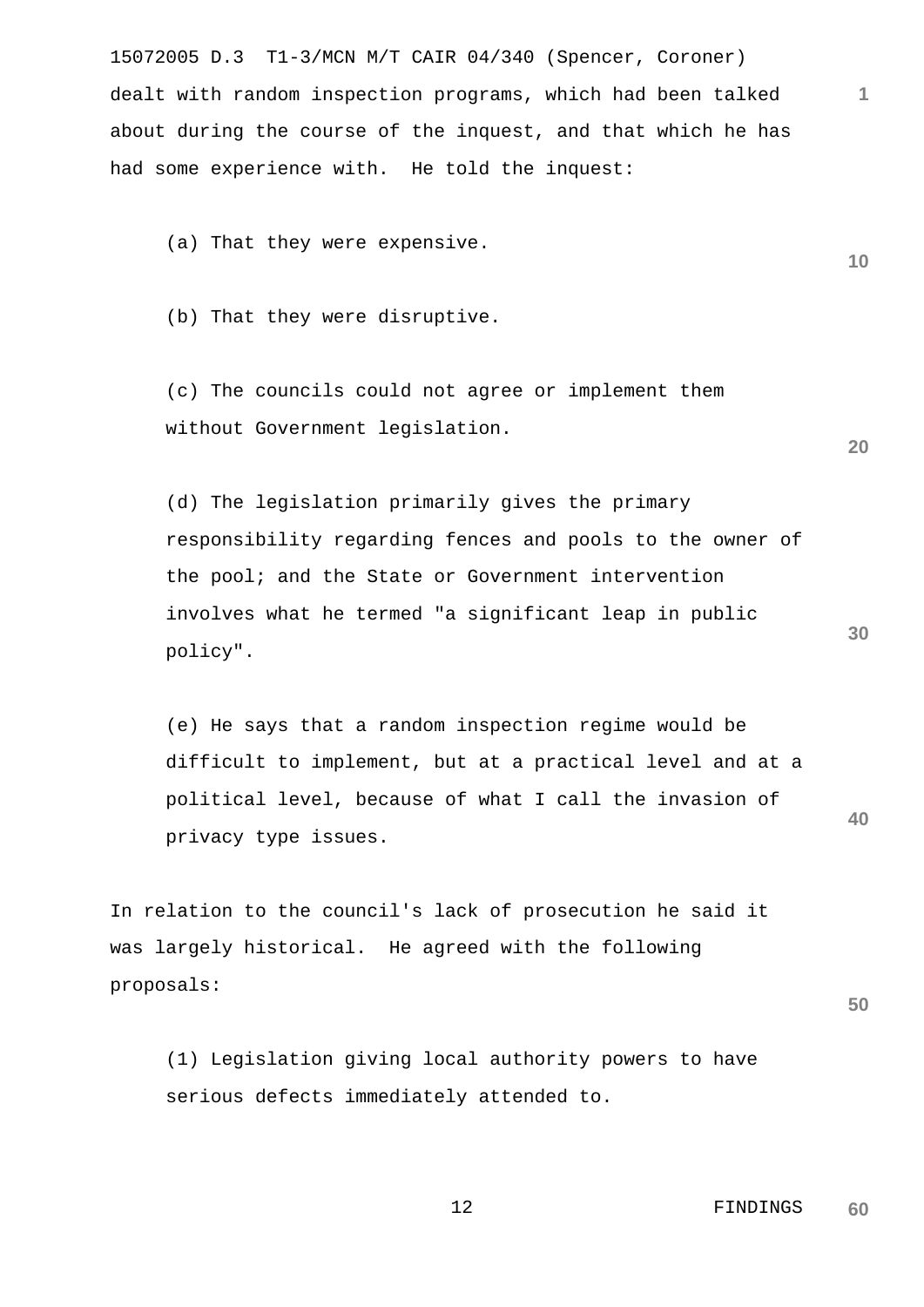(2) Any requirement requiring certificates of compliance being mandatory prior to settlement of any sale of property.

Quite properly, he said, in my view, that it gives vendors motivation to ensure compliance and points out that, in Cairns, the average turnover of ownership of homes is almost is about every five years and that, therefore, this represents, in a way, a random inspection of properties each five years. He described it as a "politically palatable and a genuinely feasible situation". He likened it again with the legislation requirement to have a roadworthy certificate for transfer of a motor vehicle registration. He commented on the Brisbane City Council random inspection programs. Effectively, he said, that in raw figures it may sound effective but the figures show that they are only inspecting a little bit over 1 percent of the properties. What needs to be looked at is a risk analysis and the resources required to reduce the risk.

I would say that Mr Farmer's evidence certainly raised many issues to be considered in this vexed area. His contribution to the inquest and debate generally was most constructive. I think he summarised the issues correctly, that society has to make a judgment of what point it wishes to maximise its intervention in private affairs, that is the public good versus private affairs. Under questioning from myself about the issue of the on the spot fines he said, "It would be fair to say that at a senior level and at council level, the

**10**

**1**

**20**

**30**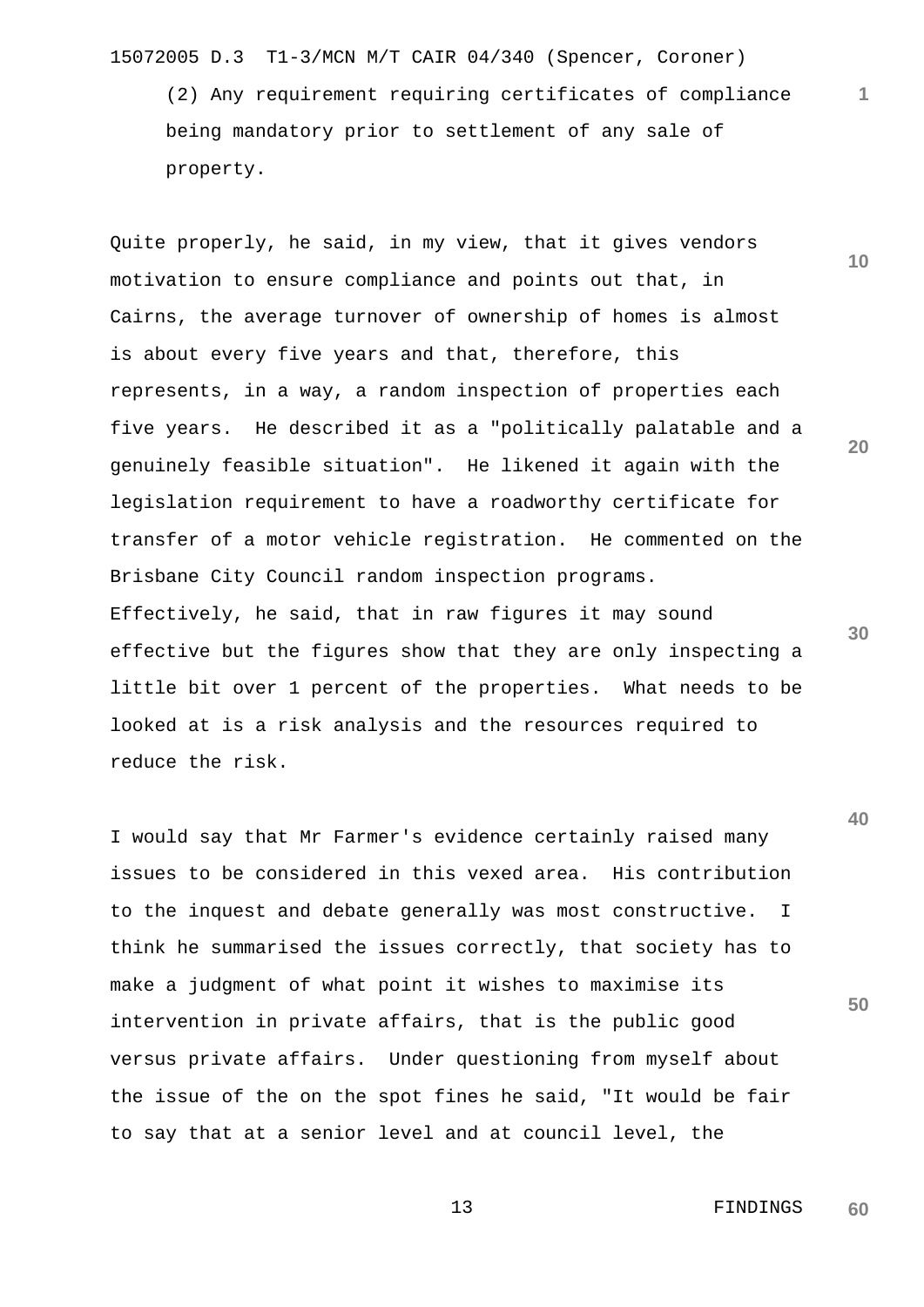15072005 D.3 T1-3/MCN M/T CAIR 04/340 (Spencer, Coroner) discussion has not been had as to the appropriateness of punitive powers versus encouragement. And I think clearly, as a result of this inquest, that would be an appropriate thing to do."

I therefore make the following formal findings in this inquest:

**20 30** (1) I am unable to make any precise finding as to how the deceased got into the pool area, there is simply no direct evidence on this point. The inference that I have drawn is that access to the swimming pool at 6 Maina Street, Woree by the deceased child occurred because the relevant fencing did not comply with the building standards set in place by the relevant legislation.

 (2) The identity of the deceased was Phillip Allan Walter Tognola.

(3) His date of birth was 1 March 1998.

(4) His last known address was 4 Maina Street, Woree.

(5) At the time of death he was a child.

(6) His date of death was the 19th of April 2003.

(7) The place of death was the Cairns Base Hospital.

## 14 FINDINGS **60**

**1**

**10**

**40**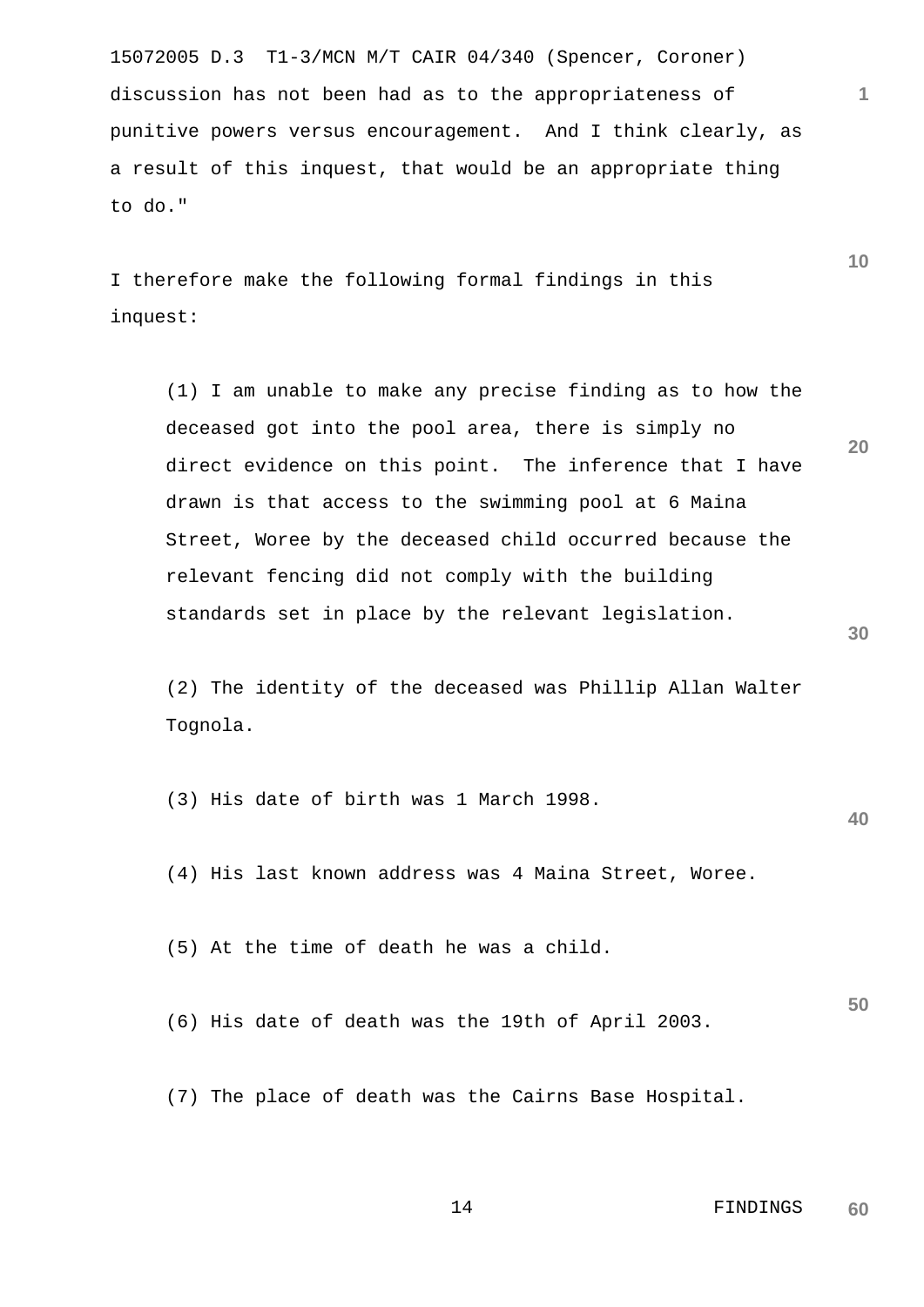(8) The formal cause of death was drowning.

I make the following recommendations and request that such recommendations be provided to all Federal, State and Local Government departments responsible for swimming pool construction and fencing in the hope that each and every recommendation will be taken positively and acted upon with a view to preventing any further waste of life and further distress to families and friends. These recommendations are as follows:

 (1) different regulations apply to pool fences, depending on whether it was built before the 1st of February 1991; between the 1st of February 1991 and the 29th of April 1998; between the 30th of April 1998 and the 30th of September 2003; and on or after the 1st of October 2003. Different legislation applies to each of these periods.

 Full details are set out in a document produced by the Department of Local Government and Planning entitled "Guidelines for the Interpretation of Swimming Pool Fencing Requirements." Although the document is extensive, it highlights the maze and complexity of legislation that intending pool owners must comply with, for example, the Local Government Act, the Building Act, the Building Act Amendment Act, the Local Government Swimming Pool Fencing Amendment Act, the Standard Building By-laws, the Standard Building Regulations, the Integrated Planning Act and various Australian standards.

**20**

**10**

**1**

**30**

**40**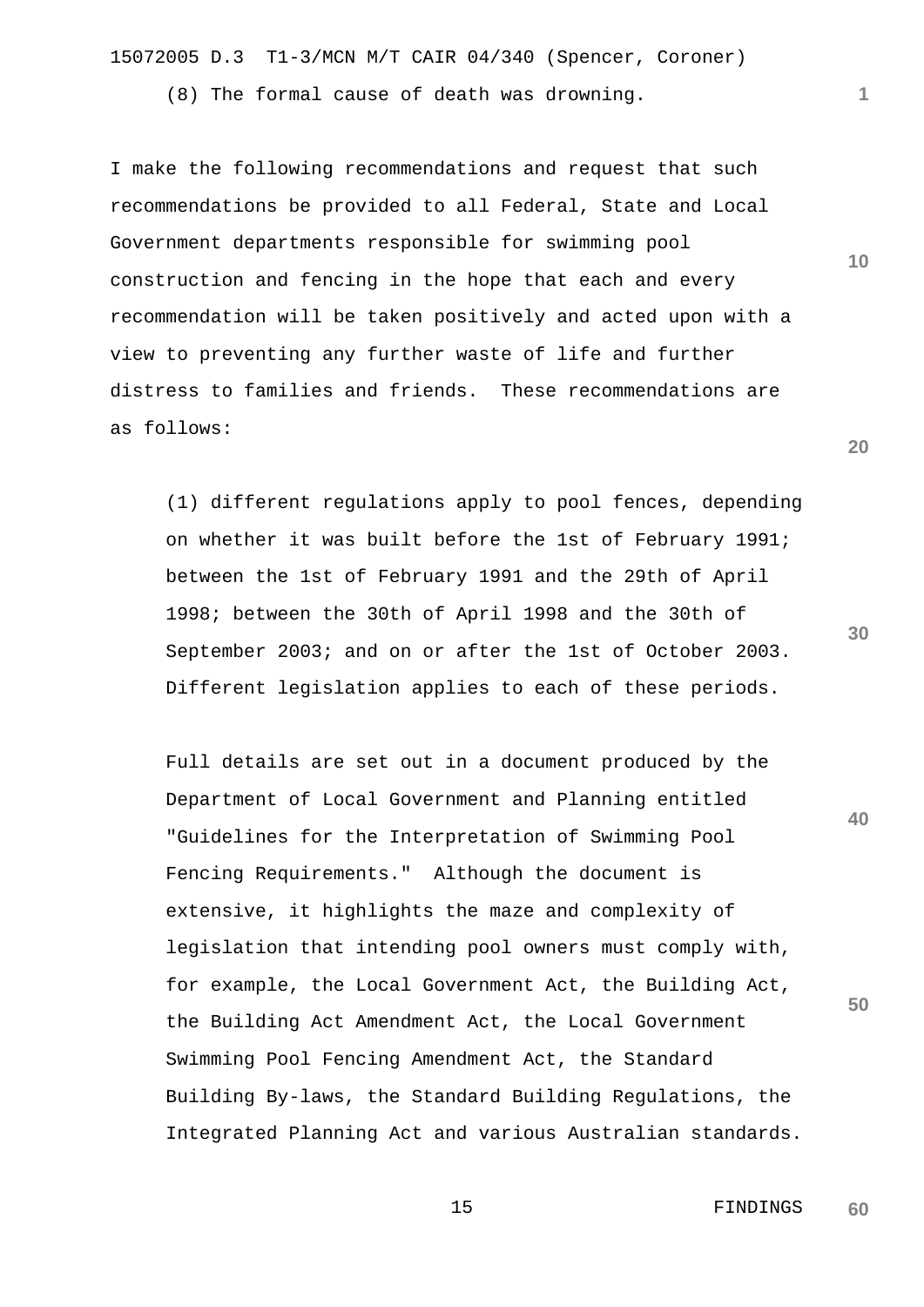I recommend that the Queensland Parliament consider providing a single piece of legislation containing an uniform set of rules and requirements relating to the construction and fencing of pools, irrespective of their date of construction. I appreciate that this might require retrospective legislation, but I believe it is justified to protect the life of children.

 (2) That local authorities institute a system to identify all properties in their local authority areas which have swimming pools, both inground and above ground. For example, a highlighted tick box on rate notices requiring each rate payer to identify if a swimming pool is on that particular property to which the rate notice relates, which may ensure an accurate or a better database than currently exists.

 (3) As previously recommended by the Deputy State Coroner in 2002, legislation to require a compulsory inspection of all properties and issue of a certificate of compliance with pool fencing legislation prior to settlement of all properties.

 (4) I recommend that the Queensland Law Society and the Real Estate Institute of Queensland review the standard contract of sale to provide a mandatory condition that a certificate of compliance and clearance be received from the local authority before any premises having a swimming **10**

**1**

**30**

**40**

**50**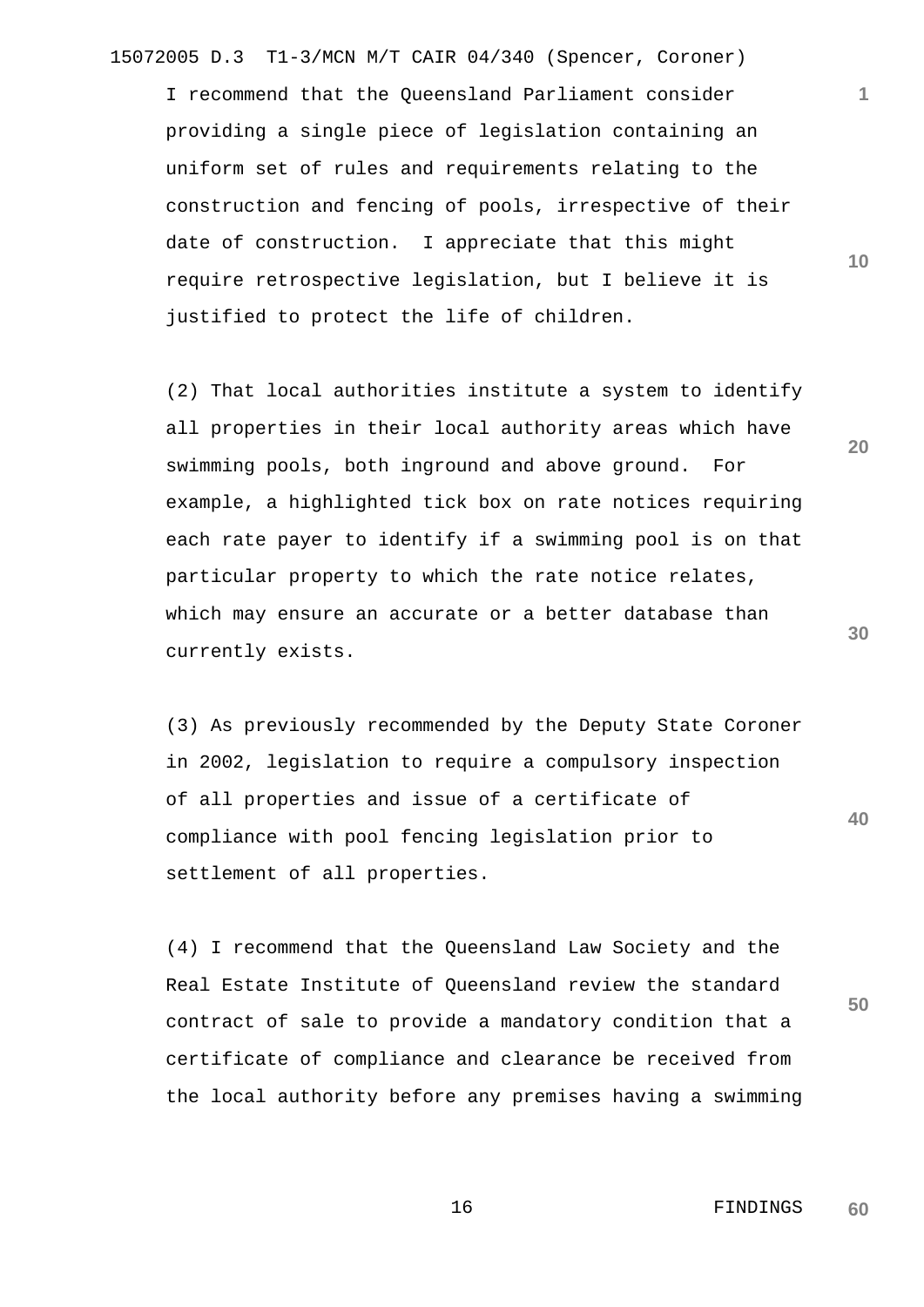15072005 D.3 T1-3/MCN M/T CAIR 04/340 (Spencer, Coroner) pool be settled and that settlement not able to be effected until there has been full compliance.

 In respect of this aspect, I also recommend that this be reinforced by legislation, requiring the certificate to be produced to the Department of Natural Resources before registration of a transfer is perfected.

 (5) That the Australian Standards which relate to swimming pools be updated and upgraded.

 (6) That all local authorities be required by legislation to institute a regular system of inspection of swimming pools (whether they be random or not) to ensure compliance by pool owners.

**40** (7) Legislation giving local authorities appropriate powers to have serious defects attended to immediately as the current legislation allowing 24 hours to rectify defects allows a dangerous situation, when a swimming pool is full of water, to remain as an unacceptable risk. And

 (8) That all local authorities, and in this matter the Cairns City Council, be required to compile policies, practises and procedures and inspections regarding applications for the approval of domestic swimming pools and implement the same.

> 17 FINDINGS **60**

**30**

**50**

**20**

**10**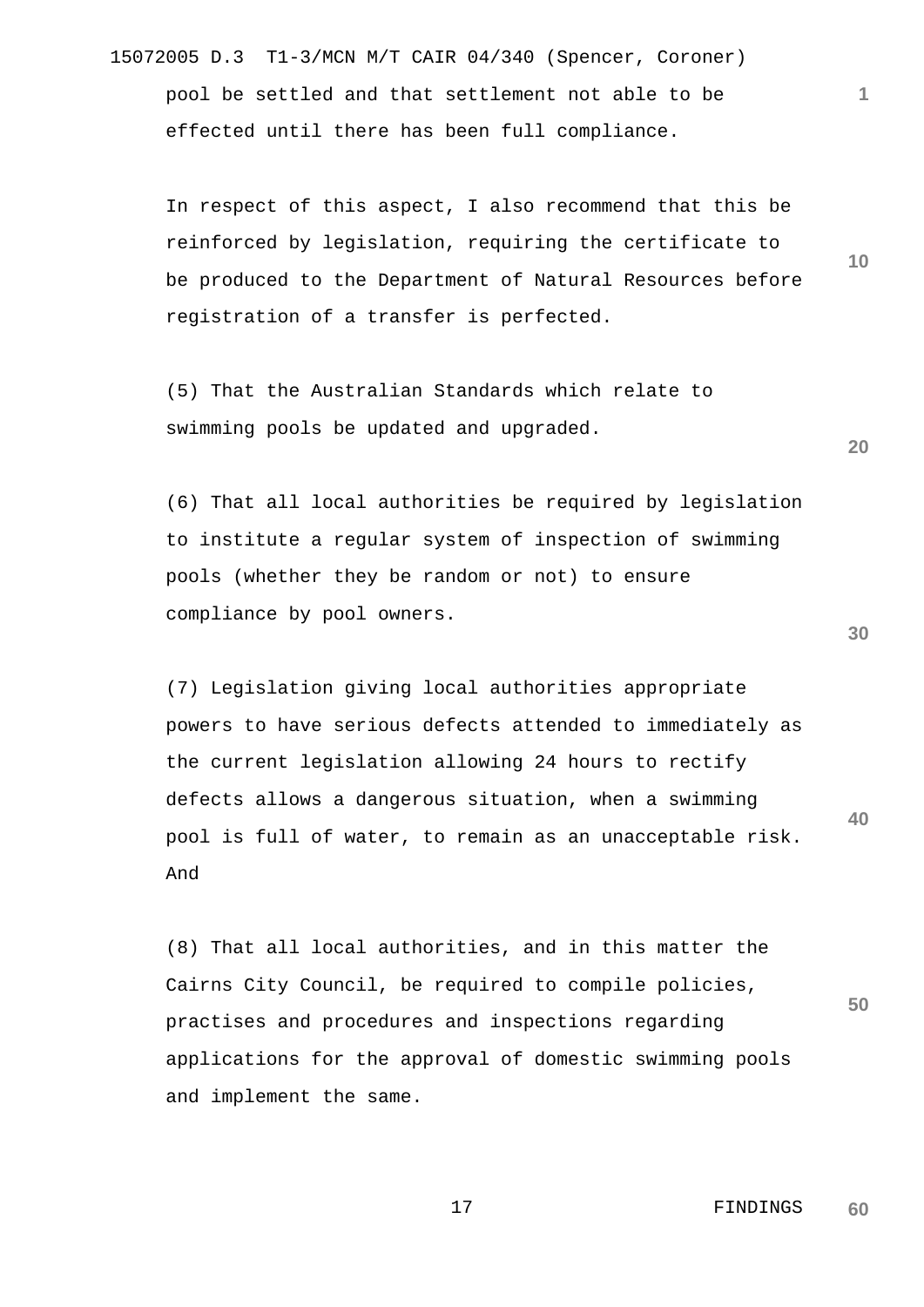(9) That all local authorities implement a more proactive inspection campaign on existing swimming pools and their compliance with all legislation.

 (10) An awareness campaign be undertaken by all authorities, both State and local, to promote training on resuscitation techniques, and an awareness to home owners of the extreme dangers of swimming pools and young children.

 (11) That all local authority websites provide information or links to the relevant information relating to the swimming pool legislation and requirements.

 (12) That legislation clearly set out the right of enforcement officers to enter private properties to monitor compliance.

**40** (13) That the local authorities utilise their powers to issue on the spot fines in order to create an awareness by property owners of their obligations to comply with fencing legislation.

**50** Again I would like to thank my assistant, Mr Tate, and Sergeant Dodds for their valuable assistance in this inquest. I would also take the opportunity of thanking all the parties and their legal advisors for their contribution to this inquest. I therefore, on that basis, close the inquest.

> 18 FINDINGS **60**

**1**

**10**

**20**